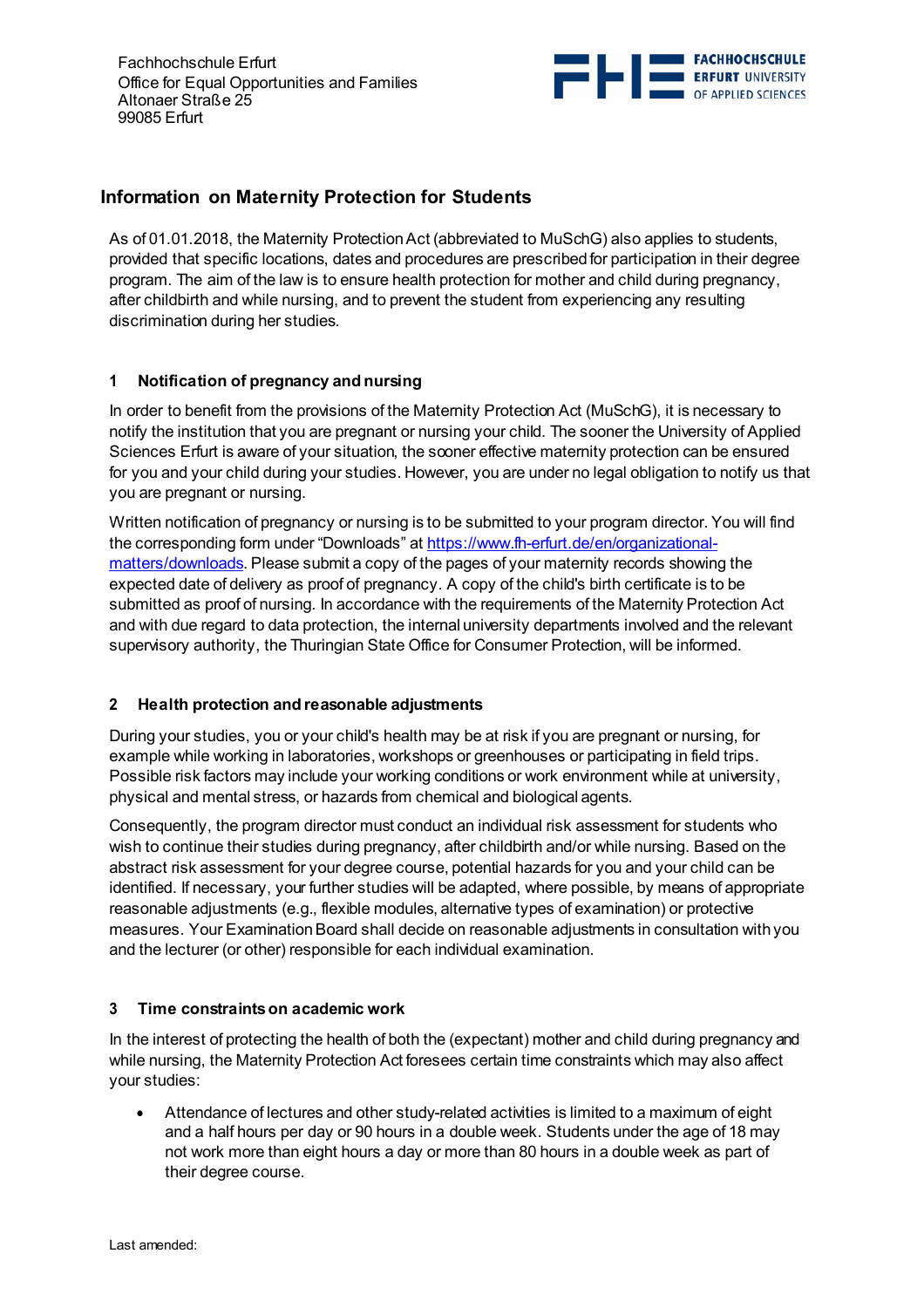

- After the last class of the day, an uninterrupted rest period of at least eleven hours must be observed.
- Pregnant and nursing students are not permitted to engage in study-related work between 8 p.m. and 6 a.m. or on Sundays and public holidays.

## **4 Exemption from classes and examinations during the maternity protection period**

Special measures are in place during the maternity protection period, which begins six weeks before the expected delivery date and ends eight weeks after birth (twelve weeks after birth in the case of premature or multiple births and babies with disabilities). During this time, you are exempt from coursework and examinations. You can withdraw from examinations yourself up to two weeks before the beginning of the examination period. After this time, the Examinations Office will unregister you from examinations on your behalf.

#### **5 Flexible course planning and voluntary waiver of specific rights under the Maternity Protection Act (MuSchG)**

If you so wish and subject to specific circumstances, you may choose to waive some of your rights under the Maternity Protection Act (MuSchG) in the interests of planning your studies more flexibly.

Thus, during pregnancy and while nursing, you may also do study-related work until 10 p.m. as well as on Sundays and public holidays, provided it is necessary for your studies and, in so doing, any potential risk from working alone is eliminated. If the student attends classes on Sundays or public holidays, she must also be granted a substitute day of rest following an uninterrupted night's rest of at least eleven hours.

If expressly requested, you also continue to have the option of doing coursework or examinations during maternity leave, including after giving birth.

For this purpose, you must submit a written declaration to the university. Please use the form "Waiver of Specific Rights under the Maternity Protection Act" and submit it to the Examinations Office. You may also submit the waiver after you have notified the university of your pregnancy, but at the latest before before you attend the course in question or before the maternity protection period begins. You may retract your declaration with future effect at any time. For examinations, an informal written statement must be submitted to the Examinations Office.

# **6 Time off for medical check-ups and nursing**

You are exempt from coursework and examinations for the purpose of pregnancy and maternity check-ups provided for by the statutory health insurance. You will also be excused from classes for any necessary nursing breaks (at least twice a day for half an hour or once a day for one hour) during the first twelve months after birth. Please consult your lecturers in this regard.

#### **7 Resting and nursing facilities**

At the Altonaer Strasse campus, a family room is available across from the university library in room 2.E.25 for resting, nursing and changing diapers. You can obtain the key from the university library during opening hours or at the reception desk in building 7. Suitable premises are currently not available at our Leipziger Strasse and Schlüterstrasse sites.